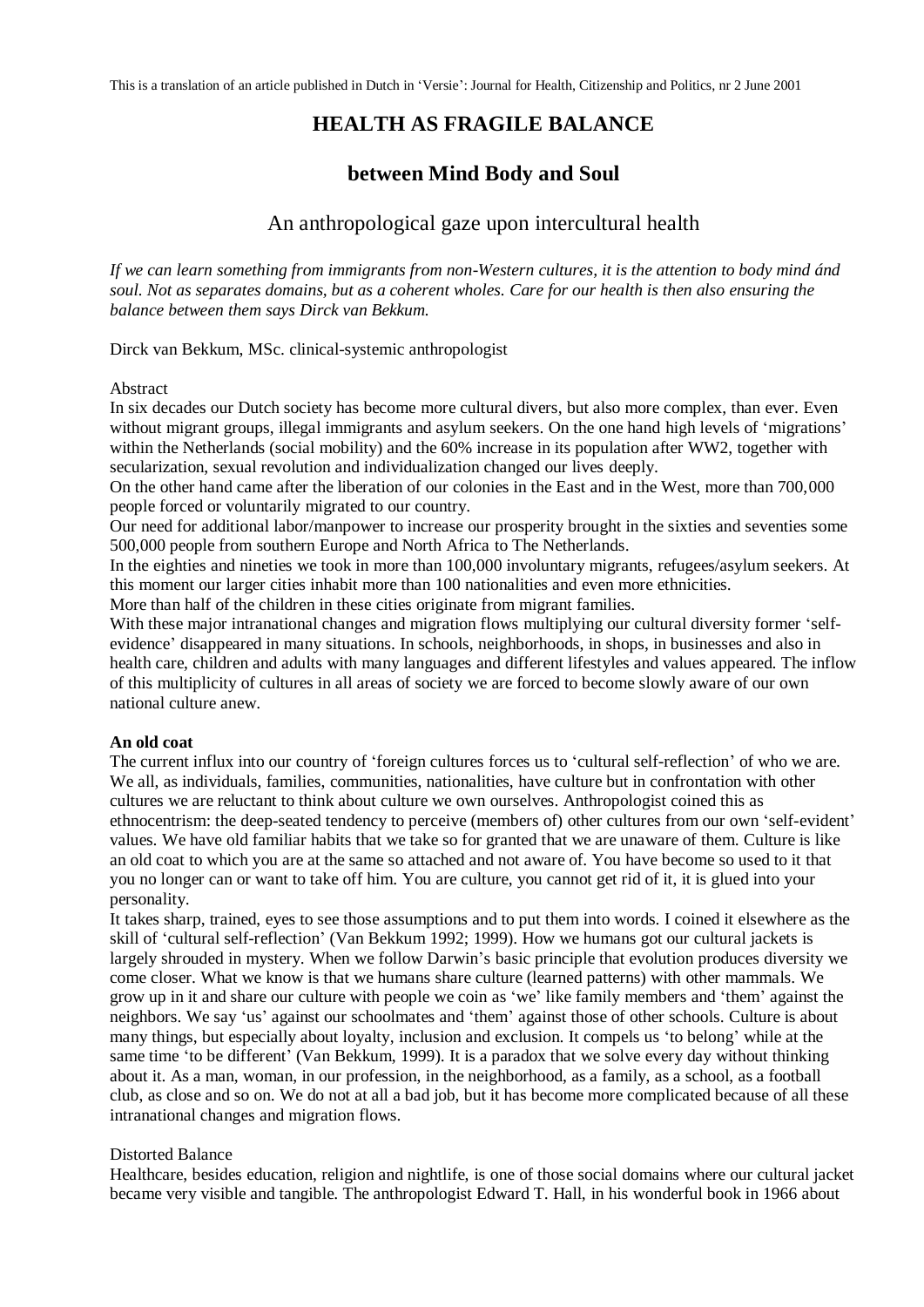'the hidden dimension' of our 'old coat', analyses the interaction between culture, health and disease from the concept of 'out of cultural awareness '(1979). Hence he demonstrates how non-Western forms of illness perceptions and symptoms can be perceived from Western medical systems.

Annemiek Richters, physician-anthropologist and professor in the field of culture and health, in her publications closely marks and analyzes cultural blind spots in different medical systems. A widespread image of disease/illness in non-western cultures appears to be 'out balance'. Many non-Western medical systems explain disease 'based on events both in and outside of the body take place' (1991, 105). Many cultures have their own images, conceptions and words for health as a balance between the soul, the mind (psyche) and of course the body. Often these beliefs are not as individual as in the Netherlands. When you are sick in Africa or Asia, and goes to the traditional healer or doctor take your family with you often. If you're sick your family is sick. Or the other way around: if your family is sick you can become sick.

From various studies on the genesis of humanity an everyday core notion emerges: you lose your health when your unity of body-mind-soul decreases. Unification of body, mind and soul is the remedy to restore the imbalance; to cure the illness. The number of cultural traditions to unify body, mind and soul again are numerous. Hindu Tantra takes lingam-yoni (sexual orgasm) union as a form of eternal now and fusion with the divine. African and Asian dance and movement ceremonies are focused on 'revitalization', 'reweaving life', 'transformation' and 'proximity to the gods' (Chavers 1984, 175-210; Devisch 1996). Deeply social gatherings, celebrations, energetic prayer services and alcohol use, enjoyment and hallucinogens in collective rituals reinforce the sense of temporary unity with the sacred.

Literary and other artistic forms of expression are also ways to create in body-mind-soul balance in order to make human life more bearable. Death is the final (individual) disintegration, no longer able to keep mind and soul house our body. In Christian mythology the expulsion from Paradise and the hence the original sin express the actual unbearable aspect of human existence. Fusion with the divine in Christianity reserved almost solely for Saints. The ordinary believer can only pray and wait until (s)he can enter the Kingdom of Heaven.

### **Blind Spot**

In our Western health care systems is the human soul one big blind spot. From medical anthropology we know that illness perceptions/questions are group- and culture-bound. In my years fieldworking in clinical psychiatry and as a trainer for various professional groups in the (mental) health I learned a lot from patients/clients. Mr. Mohir, a Kurdish-Turkish man, told me the following story. He had been working in a metal factory. It was hard work and he damaged his back. After GP, physiotherapy and various specialists his pains continued and after a year, he became unable to work. The shame no longer able to work and lose his destination as breadwinner broke him. Mr. Mohir became depressed and sat apathic for days in his chair. Via his GP he was transferred to our psychiatric department where he was diagnosed with reactive depression got prescribed with anti-depressants. But to no avail, Mr. Mohir still could not work. He showed both physical and psychological symptoms which both were considered. As a faithful Muslim, he went several times a week to the mosque to pray. The Imam gave him an amulet with a text from the Koran, but this too didn't help Mr. Mohir.

As an occupational group therapist in a psychiatric hospital, I met Mr. Mohir when he was admitted for a period because his depression increased. After several weeks of work therapy his mood brightened somewhat. During the hours he worked in the metal workshop he manufactured, as an experienced craftsman, valuable and beautiful objects. That strengthened his self-confidence. During a tea break suddenly he told me the following. *'Sir,*' he said, '*it's a bit strange in such a rich country like the Netherlands. My parents still live in the countryside, 200 kilometers from Dyabakir, in eastern Turkey. If they were sick, they went to a Hodja, a traditional healer: with a sprained ankle, a prolonged mourning after the death of a family member or suffering from spirits. He always treated our souls too. Here in the Netherlands this is not the case. Doctors have helped me very well with my back pains, but I remained sick in my head and heart. The imam says I should go back to my hometown, because my soul is weak and becomes weaker*. ' Mr. Mohir was fired after a recording of six weeks from the clinic, and later I heard that he had gone to Eastern Turkey for a while. After his return, I have not heard how he was doing, but that he had found a Hodja in the Netherlands. Mr. Mohir's story gave me, as a therapist and as a clinical anthropologist a lot to think of.